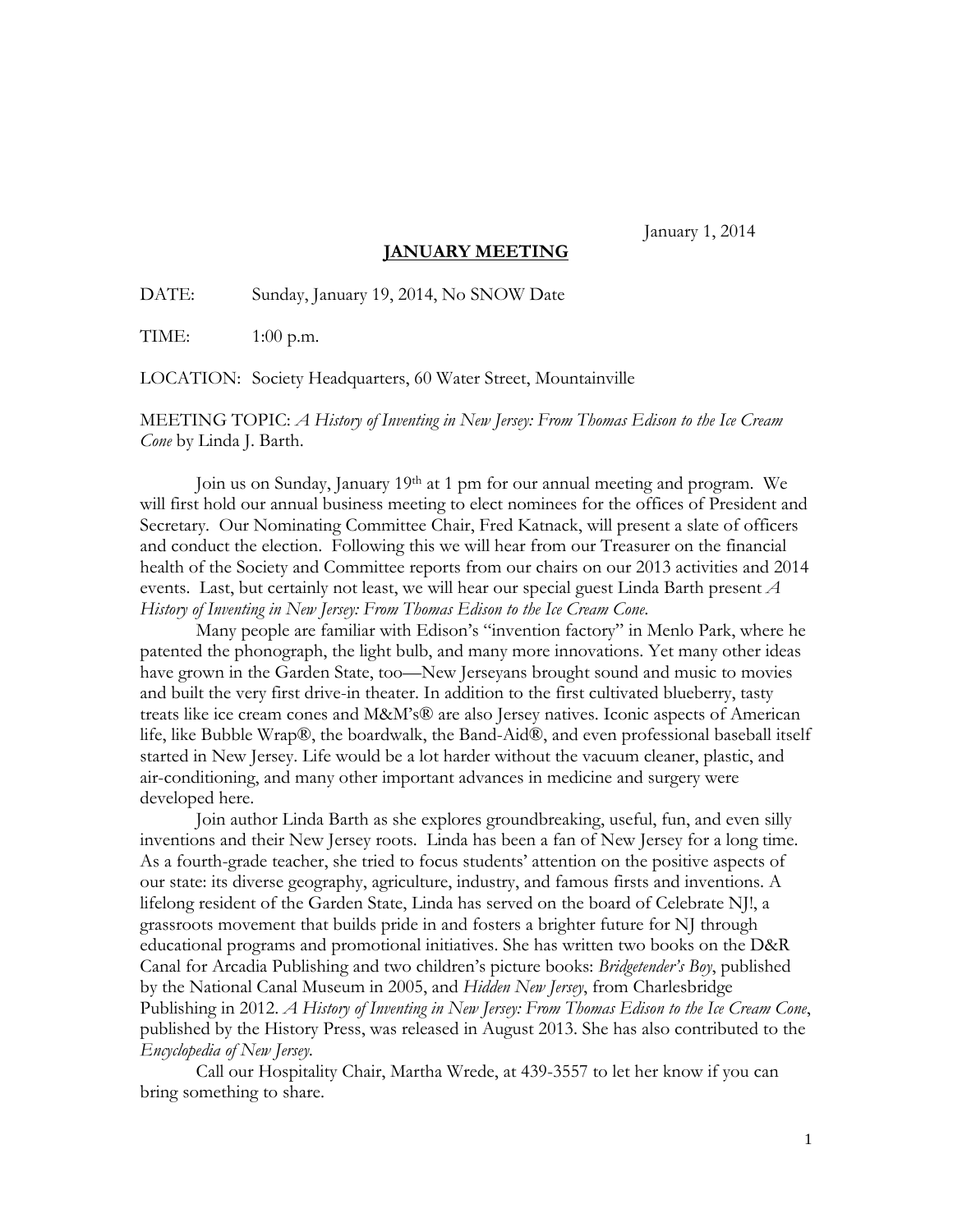## **ANNUAL MEETING & ELECTION OF OFFICERS**

The By-laws of the Society indicate that there will be an annual election of officers. The nominating committee was chosen at the November covered dish supper. Fred Katnack, Chairman of the Nominating Committee, will present the slate of nominees for President and Secretary to serve from January 2014 till January 2016. Nominations may be made from the floor with the permission of the nominee. A vote will be taken with a majority of those present at the January meeting electing those nominated. The members of the Nominating Committee consist of: Kurt Rahenkamp, PJ Ehmann, and Elsie Ehmann.

#### **MEMBERSHIP**

**Your membership dues are due by January 31.** Please complete the enclosed form to make sure we have the most current information. Honorary members due not pay dues but if you would return the form to ensure we have your latest contact information.

## **HEADQUARTERS WORK DAYS**

Saturday, January 11 9 am to 12 Noon Saturday, January 25 9 am to 12 Noon Saturday, February 22 9 am to 12 Noon

If you can lend a couple of hours we need you so stop by.

## **25th ANNIVERSARY & OPEN HOUSE**

If you haven't already be sure to mark your calendars for our **OPEN HOUSE** on Sunday, February 16 from 11 am to 4 pm at Society Headquarters, when we will celebrate the 25th anniversary of the founding of the Tewksbury Historical Society. What a great milestone to celebrate. We'll be serving a light buffet luncheon along with refreshments, including cupcakes. Come see the many items from our archives that will be on display. Bring a friend and/or neighbor along too. And best of all - it's free.

### **NEW MEMBERS**

We welcome the following new members to the Society:

| The Plummer Family   | Whitehouse Station             |
|----------------------|--------------------------------|
| Elsie Duckworth      | Phillipsburg                   |
| Carol Miller         | Califon                        |
| Walt Sharp           | Dallas, Texas                  |
| John Simonell        | Upper Black Eddy, Pennsylvania |
| Steve & Kathy Riedel | Califon                        |

Don't forget to check out our website at [www.tewksburyhistory.net](http://www.tewksburyhistory.net/) for more information on the Society and our upcoming events.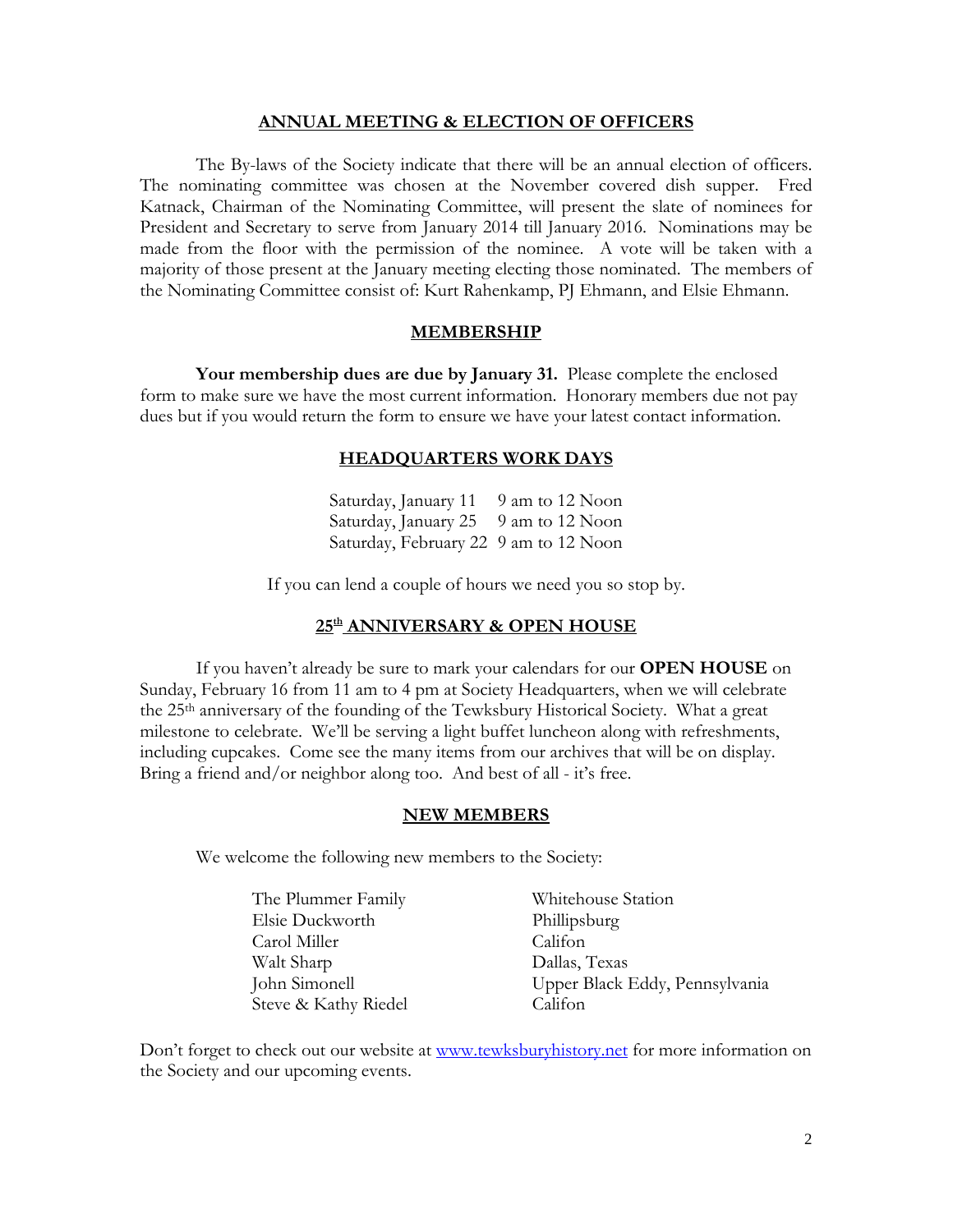# **Hunterdon County's 300<sup>th</sup> Anniversary**

Hunterdon County kicks off it's 300<sup>th</sup> anniversary with a year long celebration on January 1st. There are hundreds of events over the course of 2014 in every municipality in Hunterdon. Tewksbury is contributing to this celebratory occasion with a host of programs and special events over the course of the year. Ours are included with this newsletter.

Not only is it the 300<sup>th</sup> anniversary of the founding of Hunterdon County but it's also the 300<sup>th</sup> anniversary of our own Zion Evangelical Lutheran Church in Oldwick. They too will be celebrating this occasion.

We have large posters at Headquarters that have all of the events listed on them. They are also available at the Tewksbury Township Police/Administration Building. And they're free.

You can also see all of the events and get the latest, up-to-date information by logging on to the 300<sup>th</sup> anniversary website at<http://www.hunterdon300th.org/> You can find all of the registration information on the website. Be sure to check as many events require advance registration even though they are free.